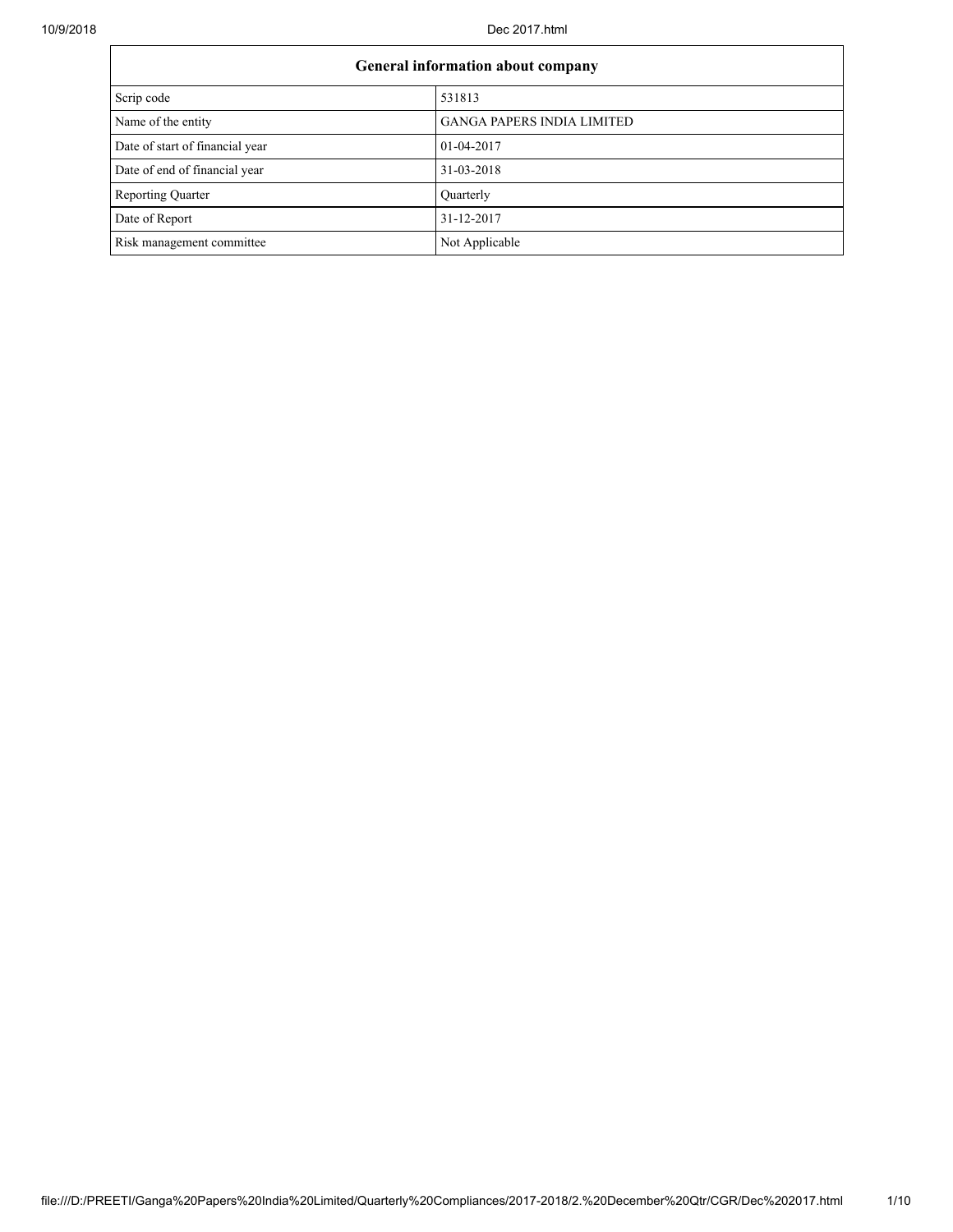|              | <b>Annexure I</b>                                                                                                                                                                                                                                                                                                                                                                                                                              |                                                   |                     |          |                                                                                      |                   |                                                                                                                                                                             |                                                                                                                                                                                                            |              |    |              |                |              |  |
|--------------|------------------------------------------------------------------------------------------------------------------------------------------------------------------------------------------------------------------------------------------------------------------------------------------------------------------------------------------------------------------------------------------------------------------------------------------------|---------------------------------------------------|---------------------|----------|--------------------------------------------------------------------------------------|-------------------|-----------------------------------------------------------------------------------------------------------------------------------------------------------------------------|------------------------------------------------------------------------------------------------------------------------------------------------------------------------------------------------------------|--------------|----|--------------|----------------|--------------|--|
|              | Annexure I to be submitted by listed entity on quarterly basis                                                                                                                                                                                                                                                                                                                                                                                 |                                                   |                     |          |                                                                                      |                   |                                                                                                                                                                             |                                                                                                                                                                                                            |              |    |              |                |              |  |
|              | I. Composition of Board of Directors                                                                                                                                                                                                                                                                                                                                                                                                           |                                                   |                     |          |                                                                                      |                   |                                                                                                                                                                             |                                                                                                                                                                                                            |              |    |              |                |              |  |
|              |                                                                                                                                                                                                                                                                                                                                                                                                                                                |                                                   |                     |          |                                                                                      |                   |                                                                                                                                                                             | Disclosure of notes on composition of board of directors explanatory                                                                                                                                       |              |    |              |                |              |  |
|              |                                                                                                                                                                                                                                                                                                                                                                                                                                                |                                                   |                     |          | Is there any change in information of board of directors compare to previous quarter |                   |                                                                                                                                                                             |                                                                                                                                                                                                            |              |    |              | Yes            |              |  |
| <b>Sr</b>    | No of<br>Directorship<br>in listed<br>entities<br>Tenure<br>Title<br>Date of<br>including<br>of<br>Name of the<br>Category 2<br>Date of<br>(Mr)<br>Category 1<br>Category 3<br>appointment<br>PAN<br><b>DIN</b><br>director<br>this listed<br>Director<br>of directors<br>of directors<br>of directors<br>in the<br>cessation<br>entity (Refer<br>(in<br>Ms)<br>current term<br>Regulation<br>months)<br>$25(1)$ of<br>Listing<br>Regulations) |                                                   |                     |          |                                                                                      |                   | Number<br>of<br>memberships<br>in Audit/<br>Stakeholder<br>Committee(s)<br>including this<br>listed entity<br>(Refer<br>Regulation<br>$26(1)$ of<br>Listing<br>Regulations) | No of<br>post of<br>Chairperson<br>in Audit/<br>Stakeholder<br>Committee<br>held in listed<br>entities<br>including<br>this listed<br>entity (Refer<br>Regulation<br>$26(1)$ of<br>Listing<br>Regulations) | <b>Notes</b> |    |              |                |              |  |
| $\mathbf{1}$ | Mr                                                                                                                                                                                                                                                                                                                                                                                                                                             | AMIT<br><b>CHAUDHARY</b>                          | AEFPC7078H          | 00080093 | Non-<br>Executive -<br>Non<br>Independent<br>Director                                | Not<br>Applicable | Shareholder<br>Director                                                                                                                                                     | 29-09-2007                                                                                                                                                                                                 |              |    | $\mathbf{1}$ | 1              | 1            |  |
| 2            | Mr                                                                                                                                                                                                                                                                                                                                                                                                                                             | <b>RAMESH</b><br><b>KUMAR</b><br><b>CHAUDHARY</b> | ABUPC0905H          | 00080136 | Non-<br>Executive -<br>Non<br>Independent<br>Director                                | Chairperson       |                                                                                                                                                                             | 03-04-2006                                                                                                                                                                                                 |              |    | 1            | 1              | $\mathbf{0}$ |  |
| 3            | Mr                                                                                                                                                                                                                                                                                                                                                                                                                                             | <b>SANDEEP</b><br><b>KANORIA</b>                  | ABXPK3877H          | 00084506 | Executive<br>Director                                                                | Not<br>Applicable | <b>MD</b>                                                                                                                                                                   | 04-12-2017                                                                                                                                                                                                 |              |    | $\mathbf{1}$ | $\mathbf{1}$   | $\mathbf{0}$ |  |
| 4            | Mr                                                                                                                                                                                                                                                                                                                                                                                                                                             | <b>SHARWAN</b><br><b>KUMAR</b><br><b>KANODIA</b>  | AGHPK8094R 01176796 |          | Non-<br>Executive -<br>Independent<br>Director                                       | Not<br>Applicable |                                                                                                                                                                             | 30-09-2014                                                                                                                                                                                                 |              | 39 | -1           | $\overline{2}$ | $\mathbf{0}$ |  |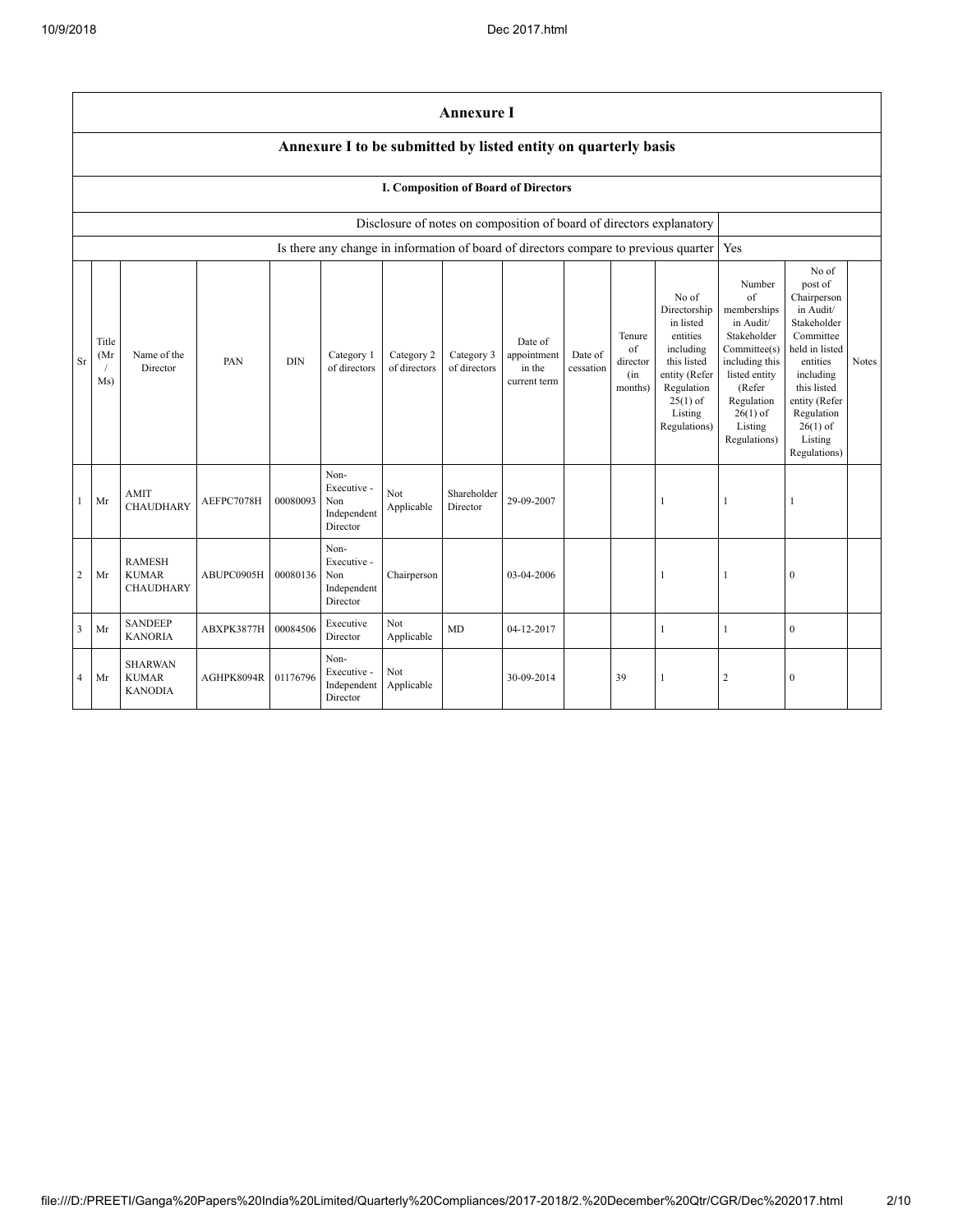|    | <b>Annexure I</b>    |                                                    |            |            |                                                                |                               |                               |                                                  |                      |                                            |                                                                                                                                                    |                                                                                                                                                                             |                                                                                                                                                                                                            |       |
|----|----------------------|----------------------------------------------------|------------|------------|----------------------------------------------------------------|-------------------------------|-------------------------------|--------------------------------------------------|----------------------|--------------------------------------------|----------------------------------------------------------------------------------------------------------------------------------------------------|-----------------------------------------------------------------------------------------------------------------------------------------------------------------------------|------------------------------------------------------------------------------------------------------------------------------------------------------------------------------------------------------------|-------|
|    |                      |                                                    |            |            | Annexure I to be submitted by listed entity on quarterly basis |                               |                               |                                                  |                      |                                            |                                                                                                                                                    |                                                                                                                                                                             |                                                                                                                                                                                                            |       |
|    |                      |                                                    |            |            |                                                                |                               |                               | I. Composition of Board of Directors             |                      |                                            |                                                                                                                                                    |                                                                                                                                                                             |                                                                                                                                                                                                            |       |
| Sr | Title<br>(Mr)<br>Ms) | Name of the<br>Director                            | PAN        | <b>DIN</b> | Category 1<br>of directors                                     | Category 2<br>of<br>directors | Category<br>3 of<br>directors | Date of<br>appointment<br>in the<br>current term | Date of<br>cessation | Tenure<br>of<br>director<br>(in<br>months) | No of<br>Directorship<br>in listed<br>entities<br>including<br>this listed<br>entity (Refer<br>Regulation<br>$25(1)$ of<br>Listing<br>Regulations) | Number<br>of<br>memberships<br>in Audit/<br>Stakeholder<br>Committee(s)<br>including this<br>listed entity<br>(Refer<br>Regulation<br>$26(1)$ of<br>Listing<br>Regulations) | No of<br>post of<br>Chairperson<br>in Audit/<br>Stakeholder<br>Committee<br>held in listed<br>entities<br>including<br>this listed<br>entity (Refer<br>Regulation<br>$26(1)$ of<br>Listing<br>Regulations) | Notes |
| 5  | Mrs                  | <b>SADHANA</b><br><b>KANORIA</b>                   | ALWPK2231J | 00084309   | Non-<br>Executive -<br>Non<br>Independent<br>Director          | Not<br>Applicable             |                               | 30-09-2015                                       |                      |                                            |                                                                                                                                                    | $\bf{0}$                                                                                                                                                                    | $\mathbf{0}$                                                                                                                                                                                               |       |
| 6  | Mr                   | <b>SANJEEV</b><br><b>MURARILAL</b><br><b>JALAN</b> | ABEPJ9367J | 00135055   | Non-<br>Executive -<br>Independent<br>Director                 | <b>Not</b><br>Applicable      |                               | 30-09-2014                                       |                      | 39                                         |                                                                                                                                                    |                                                                                                                                                                             | $\overline{2}$                                                                                                                                                                                             |       |
| 7  | Mr                   | <b>ANJANI</b><br><b>KUMAR</b><br><b>AGRAWAL</b>    | AJYPA7886R | 06652354   | Non-<br>Executive -<br>Independent<br>Director                 | Not<br>Applicable             |                               | 30-09-2014                                       |                      | 39                                         | -1                                                                                                                                                 | $\bf{0}$                                                                                                                                                                    | $\mathbf{0}$                                                                                                                                                                                               |       |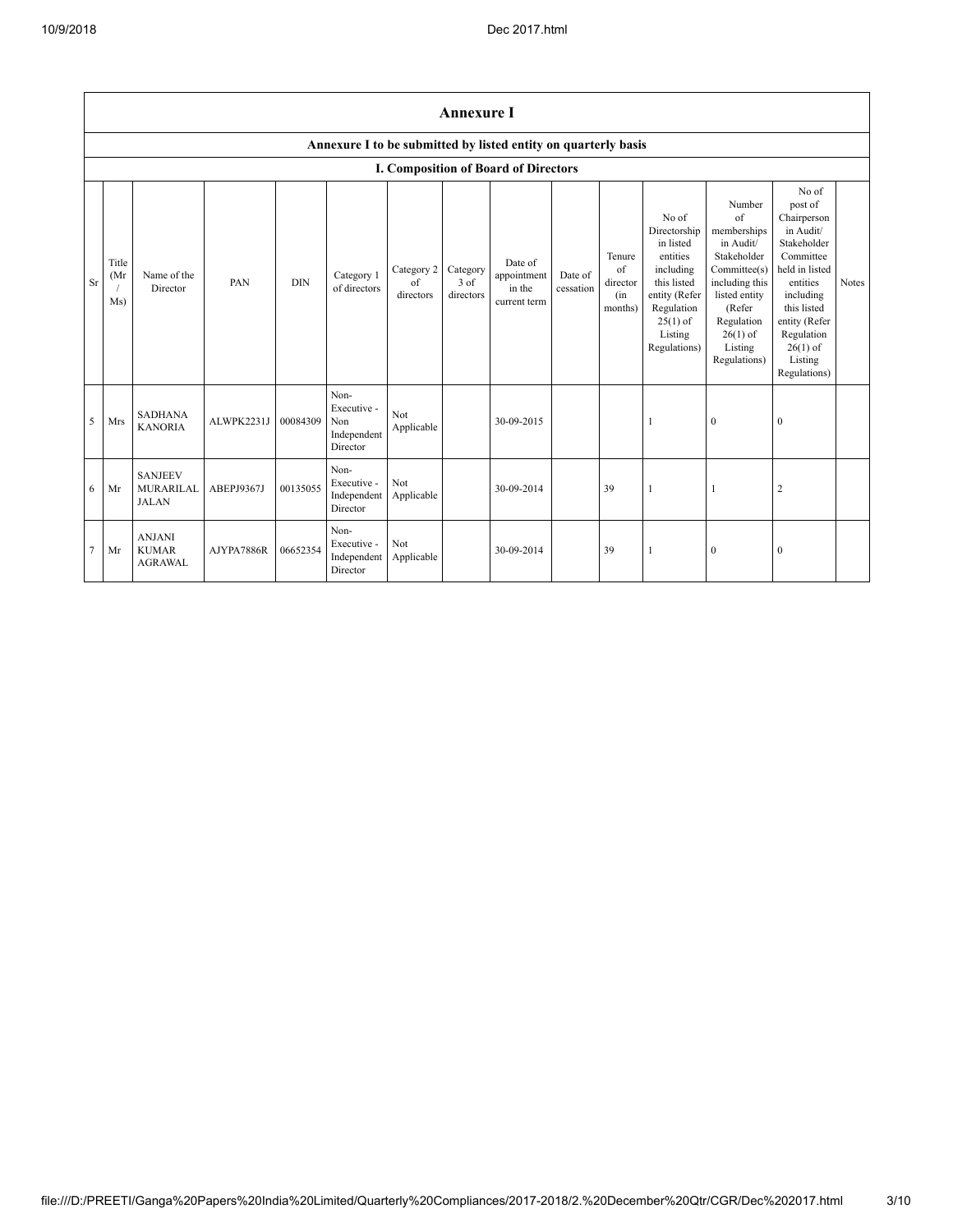| Annexure 1                                                                        |  |  |  |  |
|-----------------------------------------------------------------------------------|--|--|--|--|
| <b>II. Composition of Committees</b>                                              |  |  |  |  |
| Disclosure of notes on composition of committees explanatory                      |  |  |  |  |
| Is there any change in information of committees compare to previous quarter   No |  |  |  |  |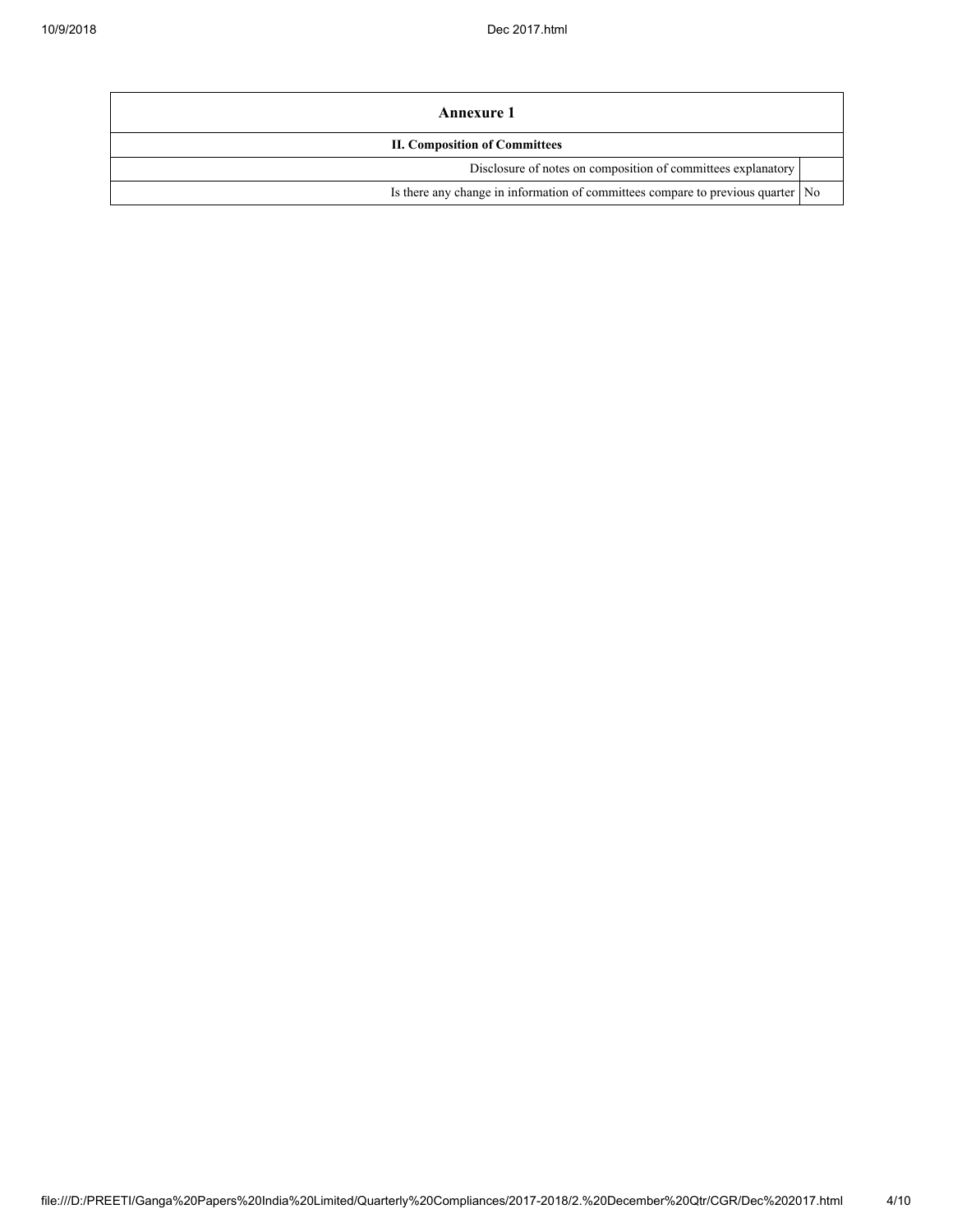|                | Annexure 1                                                       |                                                         |                                                                |  |  |  |  |
|----------------|------------------------------------------------------------------|---------------------------------------------------------|----------------------------------------------------------------|--|--|--|--|
|                | <b>Annexure 1</b>                                                |                                                         |                                                                |  |  |  |  |
|                | <b>III. Meeting of Board of Directors</b>                        |                                                         |                                                                |  |  |  |  |
|                | Disclosure of notes on meeting of board of directors explanatory |                                                         |                                                                |  |  |  |  |
| <b>Sr</b>      | Date(s) of meeting (if any) in the<br>previous quarter           | $Date(s)$ of meeting (if any) in the<br>current quarter | Maximum gap between any two consecutive (in<br>number of days) |  |  |  |  |
|                | 14-09-2017                                                       |                                                         |                                                                |  |  |  |  |
| $\overline{2}$ |                                                                  | 03-10-2017                                              | 18                                                             |  |  |  |  |
| 3              |                                                                  | 04-12-2017                                              | 61                                                             |  |  |  |  |
| $\overline{4}$ |                                                                  | 21-12-2017                                              | 16                                                             |  |  |  |  |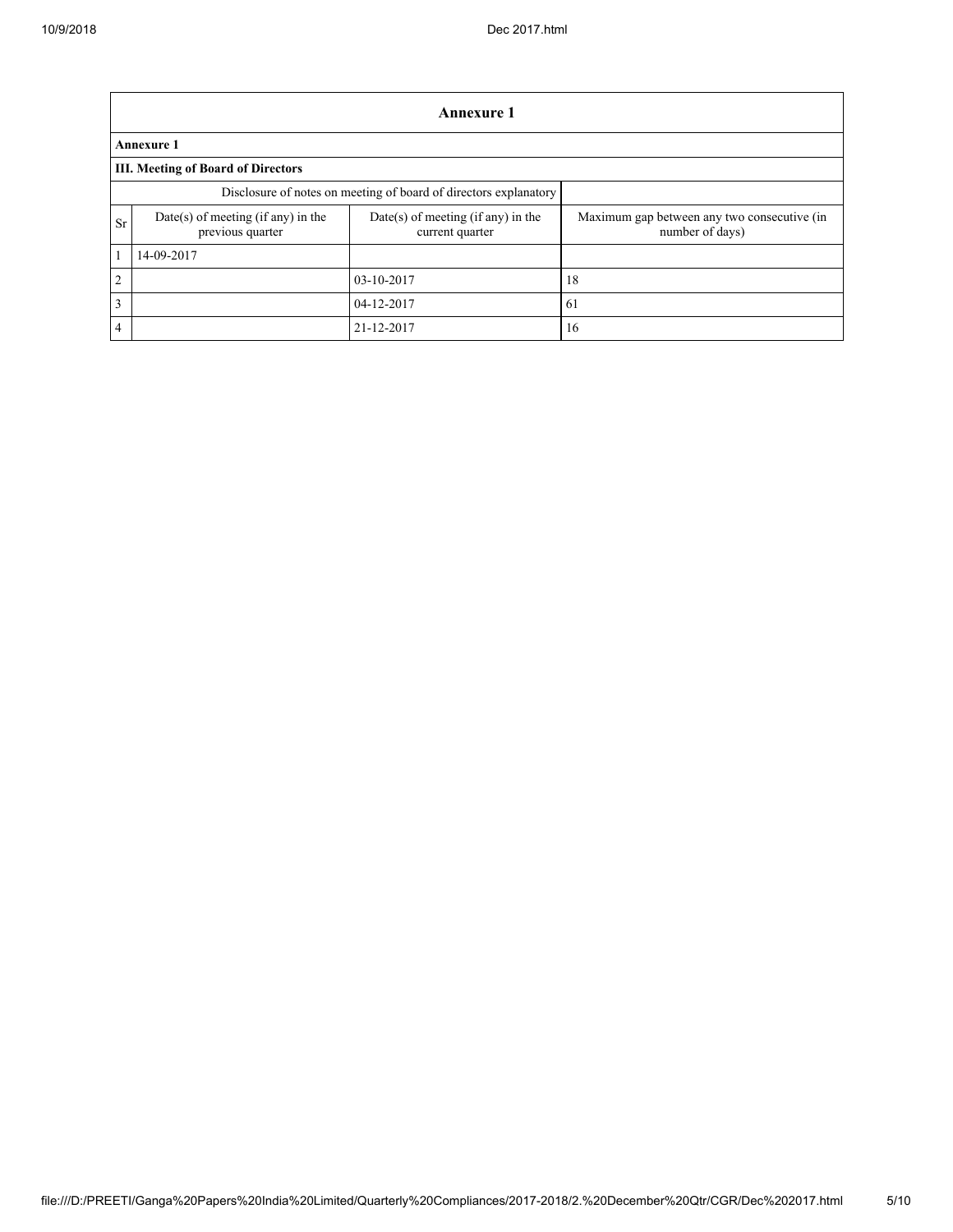|                | <b>Annexure 1</b>                                        |                                                                        |                                                     |                                                                   |                                                                        |                                                                               |                               |  |  |  |
|----------------|----------------------------------------------------------|------------------------------------------------------------------------|-----------------------------------------------------|-------------------------------------------------------------------|------------------------------------------------------------------------|-------------------------------------------------------------------------------|-------------------------------|--|--|--|
|                | <b>IV. Meeting of Committees</b>                         |                                                                        |                                                     |                                                                   |                                                                        |                                                                               |                               |  |  |  |
|                | Disclosure of notes on meeting of committees explanatory |                                                                        |                                                     |                                                                   |                                                                        |                                                                               |                               |  |  |  |
| <b>Sr</b>      | Name of<br>Committee                                     | $Date(s)$ of meeting<br>of the committee<br>in the relevant<br>quarter | Whether<br>requirement of<br>Ouorum met<br>(Yes/No) | Requirement of<br>Ouorum met<br>(details)                         | $Date(s)$ of meeting<br>of the committee in<br>the previous<br>quarter | Maximum gap between<br>any two consecutive<br>meetings (in number of<br>days) | Name of<br>other<br>committee |  |  |  |
| 1              | Audit<br>Committee                                       |                                                                        | Yes                                                 | All members of the<br>Committee were<br>present in the<br>Meeting | 14-08-2017                                                             | 30                                                                            |                               |  |  |  |
| $\overline{2}$ | Audit<br>Committee                                       | 04-12-2017                                                             | Yes                                                 | All members of the<br>Committee were<br>present in the<br>Meeting | 14-09-2017                                                             | 80                                                                            |                               |  |  |  |
| 3              | Nomination<br>and<br>remuneration<br>committee           |                                                                        | Yes                                                 | All members of the<br>Committee were<br>present in the<br>Meeting | 14-08-2017                                                             | 16                                                                            |                               |  |  |  |
| $\overline{4}$ | Nomination<br>and<br>remuneration<br>committee           | 04-12-2017                                                             | Yes                                                 | All members of the<br>Committee were<br>present in the<br>Meeting | 31-08-2017                                                             | 94                                                                            |                               |  |  |  |
| 5              | <b>Stakeholders</b><br>Relationship<br>Committee         | 03-10-2017                                                             | Yes                                                 | All members of the<br>Committee were<br>present in the<br>Meeting | 14-08-2017                                                             | 49                                                                            |                               |  |  |  |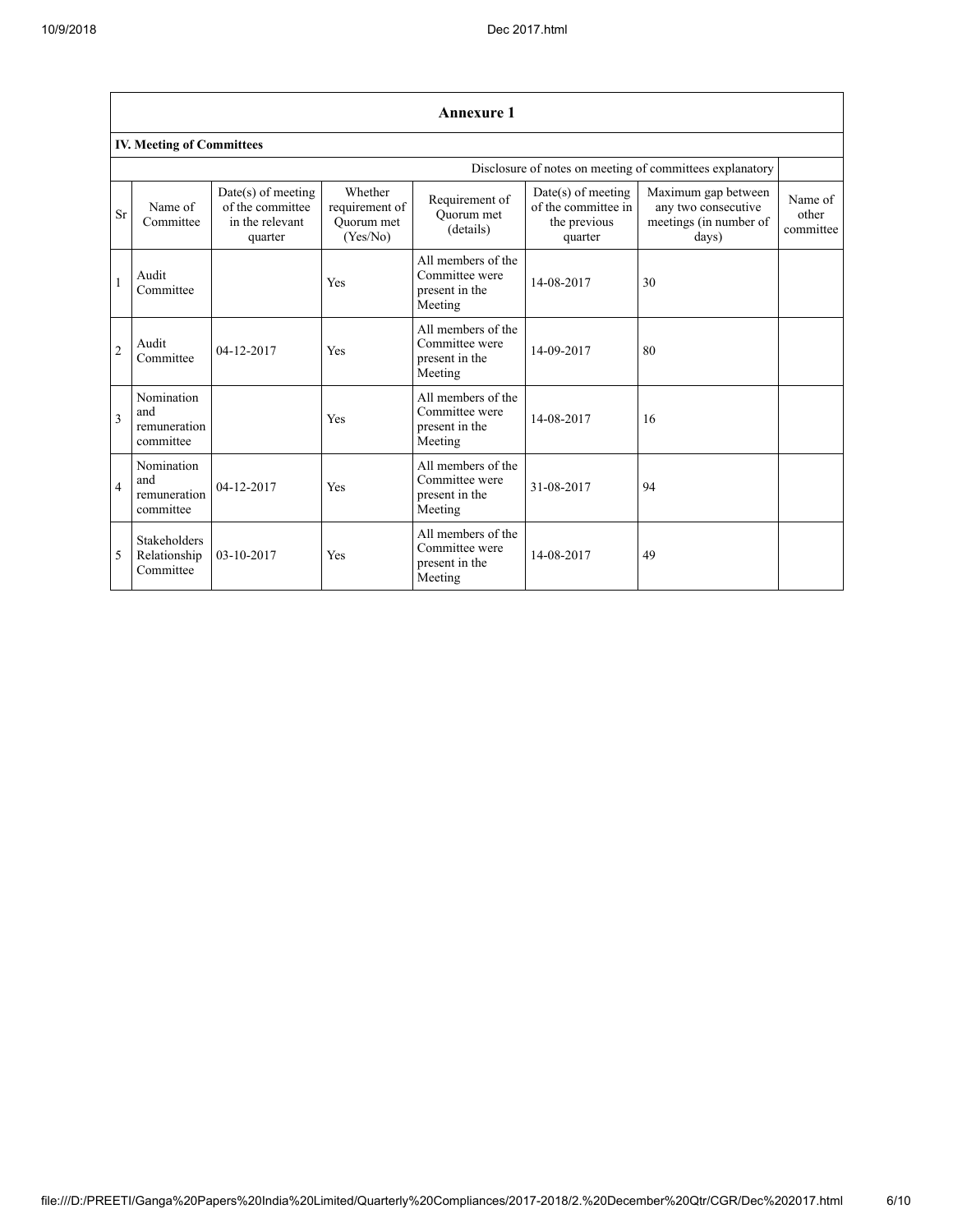|                                                                                                                   | Annexure 1                                                                                                |    |  |  |  |  |  |  |
|-------------------------------------------------------------------------------------------------------------------|-----------------------------------------------------------------------------------------------------------|----|--|--|--|--|--|--|
|                                                                                                                   | V. Related Party Transactions                                                                             |    |  |  |  |  |  |  |
| If status is "No" details of non-<br>Compliance status<br>Subject<br>compliance may be given here.<br>(Yes/No/NA) |                                                                                                           |    |  |  |  |  |  |  |
|                                                                                                                   | Whether prior approval of audit committee obtained                                                        | NA |  |  |  |  |  |  |
| $\overline{2}$                                                                                                    | Whether shareholder approval obtained for material RPT                                                    | NA |  |  |  |  |  |  |
| $\mathcal{R}$                                                                                                     | Whether details of RPT entered into pursuant to omnibus approval<br>have been reviewed by Audit Committee | NA |  |  |  |  |  |  |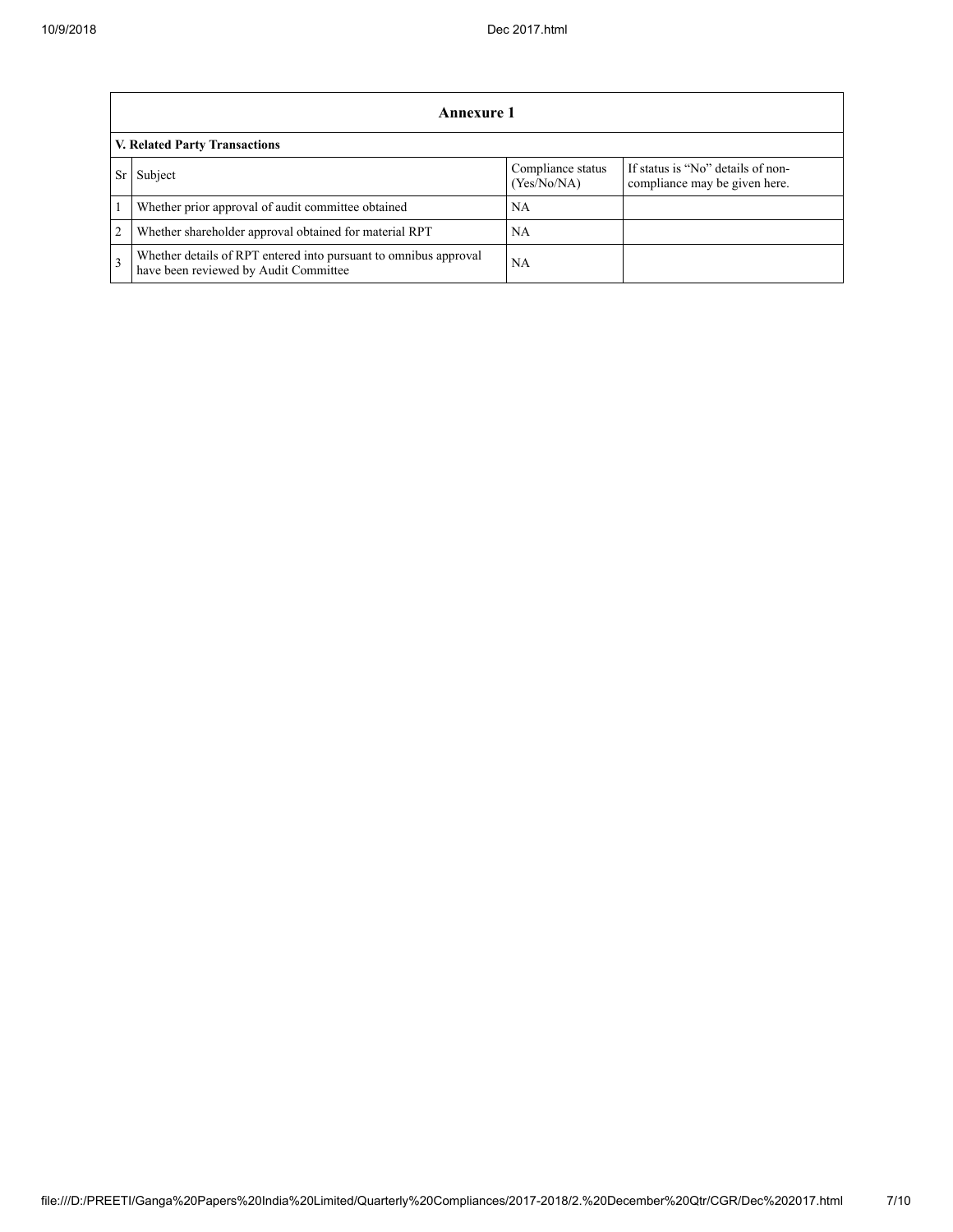|                | Annexure 1                                                                                                                                                                                                      |                               |  |  |  |  |
|----------------|-----------------------------------------------------------------------------------------------------------------------------------------------------------------------------------------------------------------|-------------------------------|--|--|--|--|
|                | <b>VI. Affirmations</b>                                                                                                                                                                                         |                               |  |  |  |  |
| Sr             | Subject                                                                                                                                                                                                         | Compliance<br>status (Yes/No) |  |  |  |  |
|                | The composition of Board of Directors is in terms of SEBI (Listing obligations and disclosure requirements)<br>Regulations, 2015                                                                                | Yes                           |  |  |  |  |
| $\overline{2}$ | The composition of the following committees is in terms of SEBI(Listing obligations and disclosure requirements)<br>Regulations, 2015 a. Audit Committee                                                        | Yes                           |  |  |  |  |
| $\mathbf{3}$   | The composition of the following committees is in terms of SEBI(Listing obligations and disclosure requirements)<br>Regulations, 2015. b. Nomination & remuneration committee                                   | Yes                           |  |  |  |  |
| $\overline{4}$ | The composition of the following committees is in terms of SEBI(Listing obligations and disclosure requirements)<br>Regulations, 2015. c. Stakeholders relationship committee                                   | Yes                           |  |  |  |  |
| 5              | The composition of the following committees is in terms of SEBI(Listing obligations and disclosure requirements)<br>Regulations, 2015. d. Risk management committee (applicable to the top 100 listed entities) | <b>NA</b>                     |  |  |  |  |
| 6              | The committee members have been made aware of their powers, role and responsibilities as specified in SEBI<br>(Listing obligations and disclosure requirements) Regulations, 2015.                              | Yes                           |  |  |  |  |
| $\overline{7}$ | The meetings of the board of directors and the above committees have been conducted in the manner as specified in<br>SEBI (Listing obligations and disclosure requirements) Regulations, 2015.                  | Yes                           |  |  |  |  |
| 8              | This report and/or the report submitted in the previous quarter has been placed before Board of Directors.                                                                                                      | Yes                           |  |  |  |  |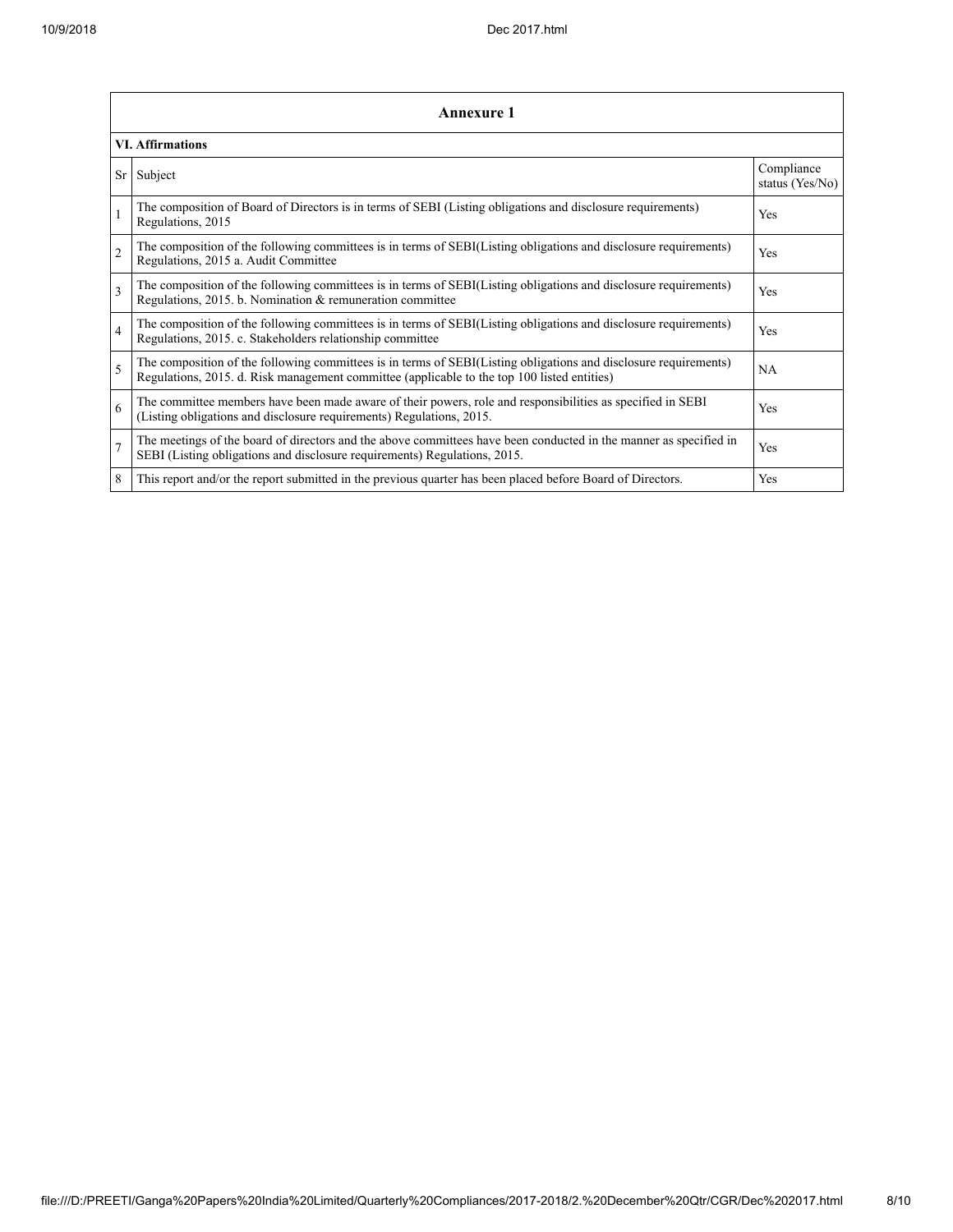| <b>Signatory Details</b> |                |  |  |  |  |
|--------------------------|----------------|--|--|--|--|
| Name of signatory        | Amit Chaudhary |  |  |  |  |
| Designation of person    | Director       |  |  |  |  |
| Place                    | Pune           |  |  |  |  |
| Date                     | 09-01-2018     |  |  |  |  |